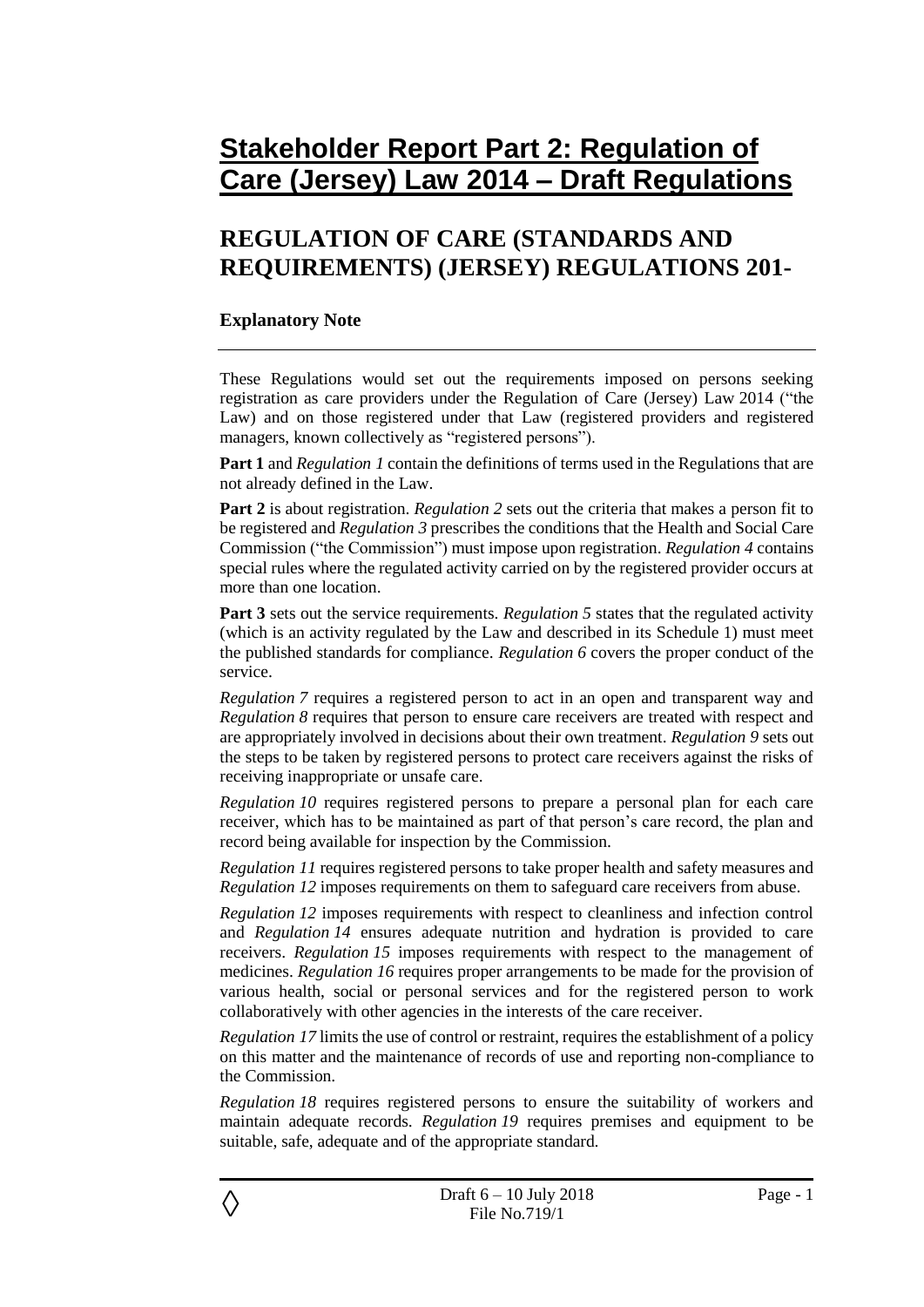*Regulation 20* requires a registered person (other than one employed directly by the care receiver) to establishing a system of regularly reviewing and if necessary improving the quality of care provided and to publish a report on each review.

**Part 4** contains more general requirements. *Regulation 21* requires registered persons to inform the Commission of changes to supplied information and *Regulation 22* requires them to notify the Commission of events posing a risk of harm to care receivers. *Regulation 23* requires a procedure to be in place for handling complaints.

*Regulation 24* requires the keeping of records relating to the regulated activity and *Regulation 25* requires it to be run in a way that is financially viable (a requirement that does not apply to a regulated activity run by the States or a registered person employed directly by a care receiver). *Regulation 26* requires the provision of information about charges.

*Regulation 27* imposes stipulations where care services are commissioned by the States or other agency. *Regulation 28* imposes requirements to notify the Commission when the registered manager is due to be absent for 28 days or more.

**Part 5** covers children's homes and support services. *Regulation 29* imposes requirements to provide for the education and leisure of children. *Regulation 30* outlaws certain disciplinary measures in respect of children.

*Regulation 31* requires a registered provider to appoint an independent person to visit and report on regulated activities carried on in children's homes and *Regulation 32* makes further provision about the visits and reports.

**Part 6** contains miscellaneous provisions. *Regulation* 33 requires the Commission to carry out certain inspections of regulated activities. *Regulation 34* imposes the requirements of the Regulations on all registered persons. *Regulation 35* provides for contravention of the Regulations to be an offence punishable by a fine of up to £50,000, subject to a registered person's being able to address less serious contraventions following the serving of an improvement notice by the Commission.

*Regulation 36* provides the title by which the Regulations are to be cited and provides for them to come into force….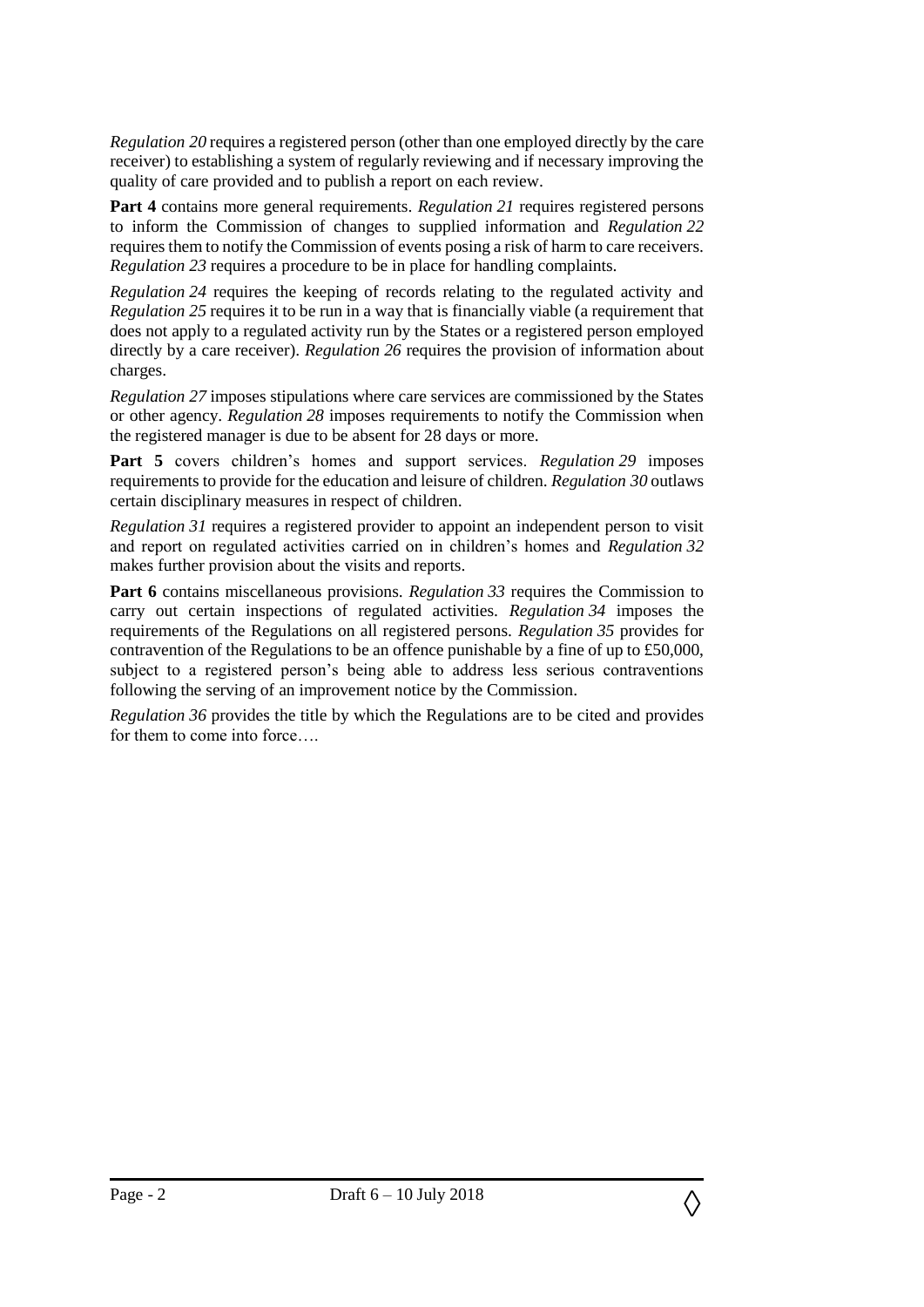

# **REGULATION OF CARE (STANDARDS AND REQUIREMENTS) (JERSEY) REGULATIONS 201-**

## **Arrangement**

| <b>Regulation</b>   |                             |    |  |  |
|---------------------|-----------------------------|----|--|--|
| PART <sub>1</sub>   |                             | 5  |  |  |
| <b>INTRODUCTORY</b> |                             | 5  |  |  |
| 1                   |                             |    |  |  |
| PART <sub>2</sub>   |                             | 6  |  |  |
|                     | <b>REGISTRATION</b>         | 6  |  |  |
| 2                   |                             |    |  |  |
| 3                   |                             |    |  |  |
| 4                   |                             |    |  |  |
| PART <sub>3</sub>   |                             | 8  |  |  |
|                     | <b>SERVICE REQUIREMENTS</b> | 8  |  |  |
| 5                   |                             |    |  |  |
| 6                   |                             |    |  |  |
| 7                   |                             |    |  |  |
| 8                   |                             |    |  |  |
| 9                   |                             |    |  |  |
| 10                  |                             |    |  |  |
| 11                  |                             |    |  |  |
| 12                  |                             |    |  |  |
| 13                  |                             |    |  |  |
| 14                  |                             |    |  |  |
| 15                  |                             |    |  |  |
| 16                  |                             |    |  |  |
| 17                  |                             |    |  |  |
| 18                  |                             |    |  |  |
| 19                  |                             |    |  |  |
| 20                  |                             |    |  |  |
| PART <sub>4</sub>   |                             | 15 |  |  |
|                     | <b>GENERAL REQUIREMENTS</b> | 15 |  |  |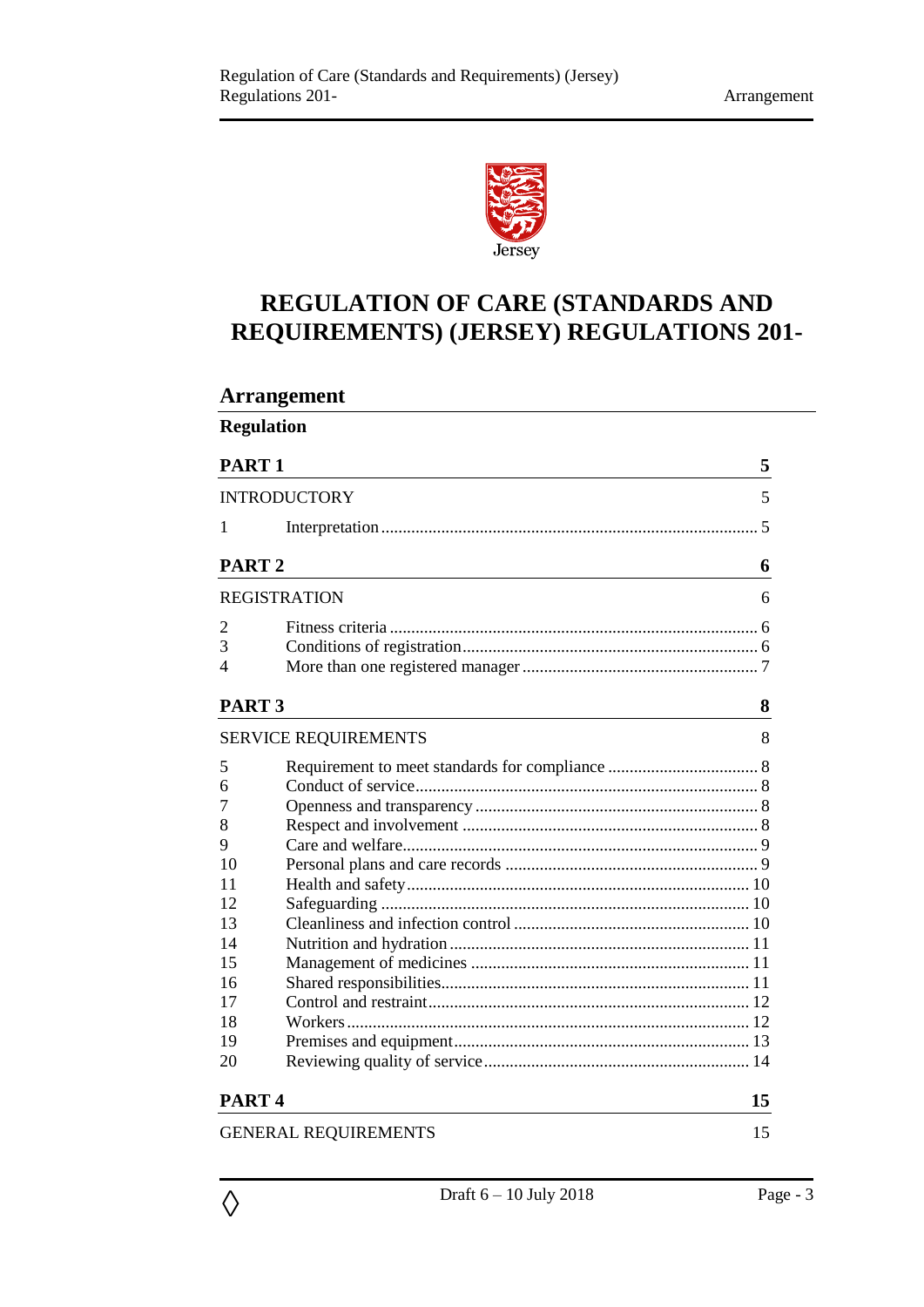| 2.1                                          |                                                         |    |
|----------------------------------------------|---------------------------------------------------------|----|
| 22                                           | Notification of incidents, accidents and other events15 |    |
| 23                                           |                                                         |    |
| -24                                          |                                                         |    |
| 25                                           |                                                         |    |
| -26                                          |                                                         |    |
| 27                                           |                                                         |    |
| 28                                           |                                                         |    |
| PART 5                                       |                                                         | 18 |
| <b>CHILDREN'S HOMES AND SUPPORT SERVICES</b> |                                                         |    |

| 29<br>30<br>31       |                                                               |              |
|----------------------|---------------------------------------------------------------|--------------|
| 32                   |                                                               |              |
| PART 6               |                                                               |              |
| <b>MISCELLANEOUS</b> |                                                               | 21           |
| 33                   | Requirement for Commission to carry out certain inspections21 |              |
| 34                   |                                                               |              |
| 25                   | Offensee and improvement notices                              | $^{\circ}$ 1 |

| 35 |  |
|----|--|
| 36 |  |
|    |  |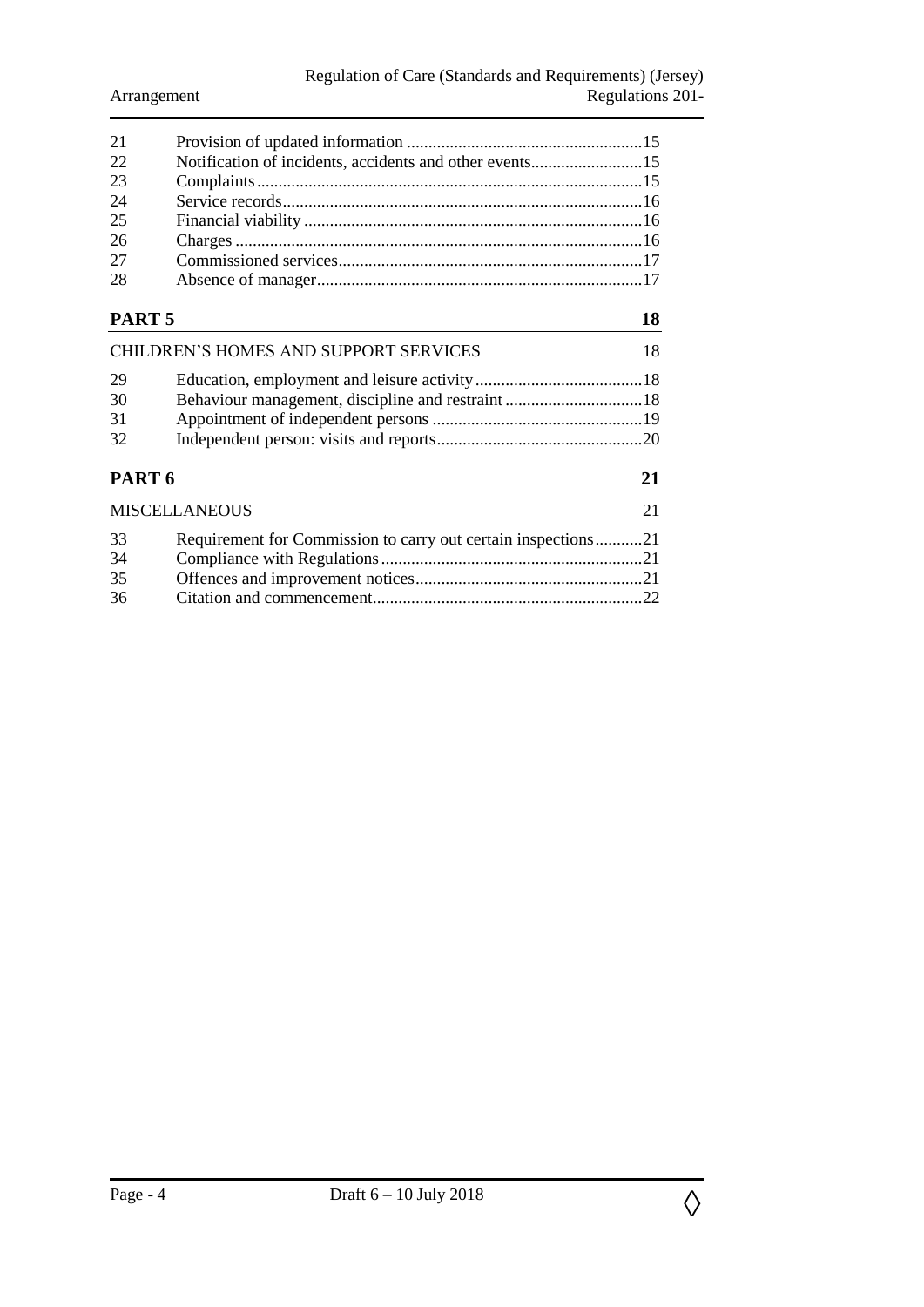

# **REGULATION OF CARE (STANDARDS AND REQUIREMENTS) (JERSEY) REGULATIONS 201-**

*Made [date to be inserted] Coming into force [date to be inserted]*

<span id="page-4-0"></span>**THE STATES**, in pursuance of Regulations 9(1), 10, 11, 14, 16 and 30(3), and after having consulted the Health and Social Care Commission and in accordance with Article 14(9), have made the following Regulations –

## **PART 1**

## INTRODUCTORY

#### <span id="page-4-2"></span><span id="page-4-1"></span>**1 Interpretation**

◊

In these Regulations –

"barred list" means the children's barred list or the adults' barred list maintained under section 2 of the Safeguarding Vulnerable Groups Act 2006 (of Parliament) or any corresponding list maintained under an equivalent enactment in another jurisdiction;

"care" means nursing care or social care;

"care receiver" means a person in receipt of care;

"child" means any person under the age of 18;

"children's home" means a home care service (within the meaning of paragraph 1 of Schedule 1 to the Law) that provides residential accommodation only to children;

"independent person" means the person appointed as such under Regulation 31(1);

"Law" means the Regulation of Care (Jersey) Law 2014;

"personal plan" has the meaning assigned by Regulation 10(1);

"representative" means any person appearing to the registered person to act on behalf of the care receiver or who has an interest in his or her welfare;

"Statement of Purpose" means the document referred to in Regulation  $3(1)(c)$ .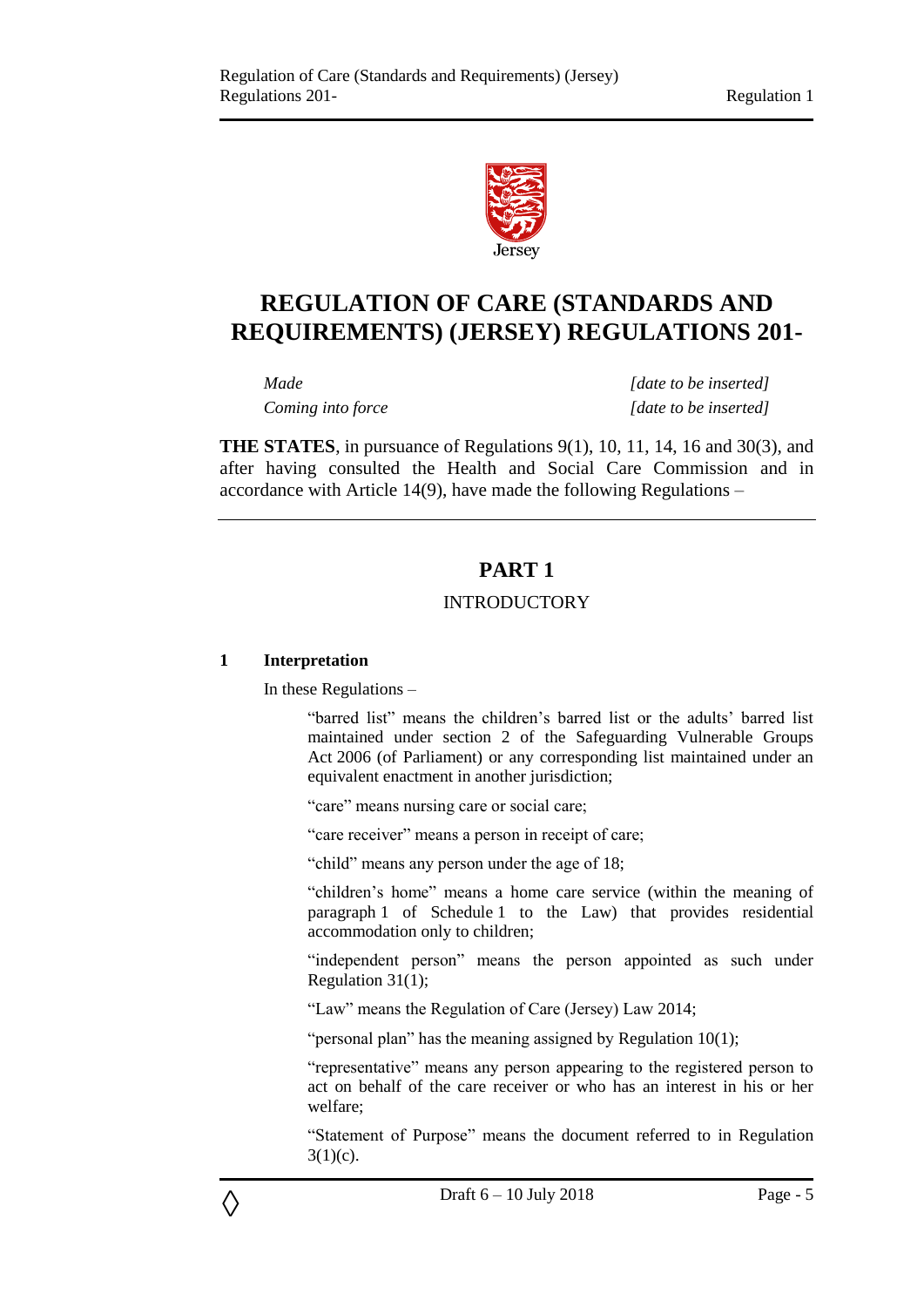## **PART 2**

## REGISTRATION

#### <span id="page-5-2"></span><span id="page-5-1"></span><span id="page-5-0"></span>**2 Fitness criteria**

- (1) A person is a fit person to be registered as the provider of, or a manager in relation to, a regulated activity if the person is –
	- (a) of good character;
	- (b) has the qualifications, skill, knowledge or experience necessary for providing or managing the regulated activity as the case may be; and
	- (c) is not taken to be unfit for such registration under paragraph (2).
- (2) A person is taken to be unfit to be registered as the provider of, or a manager in relation to, a regulated activity if the person –
	- (a) has been sentenced to a term of imprisonment (whether immediate or suspended and wherever imposed, provided that it was imposed for conduct that would be an offence in any part of the British Islands), without the option of paying a fine; and is, in the reasonable opinion of the Commission, unsuitable to be so registered;
	- (b) appears on a barred list;
	- (c) has ever been declared bankrupt in Jersey or elsewhere; or
	- (d) is disqualified for holding office as a company director in Jersey or elsewhere.
- (3) A person is taken to be unfit to be registered as a manager in relation to, a regulated activity if the person –
	- (a) is required by his or her terms of service as a manager to be registered with a professional body and does not hold that registration; or
	- (b) is not physically and mentally fit to manage the regulated activity.
- (4) In the case of a person that is a body corporate, the requirements of this Regulation apply in the case of every director, board member, trustee or other office holder of that body and a reference to "person" is a reference to each such person.

## <span id="page-5-3"></span>**3 Conditions of registration**

- (1) The Commission must impose the following conditions upon the registration of a provider –
	- (a) that provider has an address in Jersey;
	- (b) that the provider supplies the address of each location from which the regulated activity operates;
	- (c) that the provider has submitted to the Commission a Statement of Purpose that includes such information as to what are the services of and where and to whom they are provided that the Commission required under Article 4(3) of the Law, and that a copy of the Statement is provided to –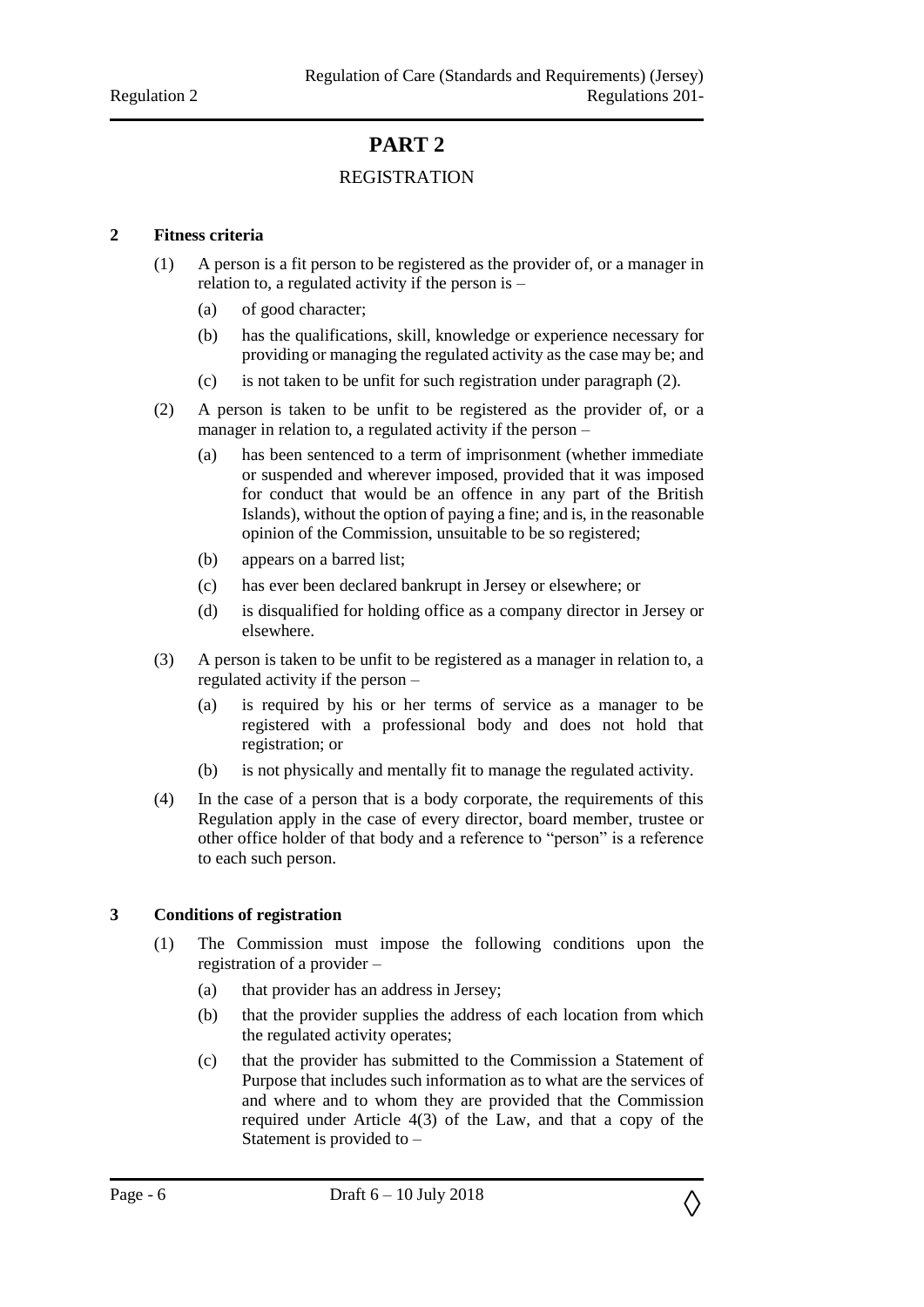- (i) an inspector appointed by the Commission,
- (ii) any person working in the service,
- (ii) any care receiver and his or her representatives, and
- (iv) any person involved in arranging care for a care receiver;
- (d) a condition that limits the care that the provider provides only to certain descriptions of care receivers;
- (e) where the regulated activity is a care home service, the maximum number of care receivers who can be accommodated in the home and where both nursing care and personal care or personal support are provided, the maximum number of care receivers for whom nursing care and personal care or personal support is provided;
- (f) where the regulated activity is a care home service, the maximum number and description of care receivers who may be accommodated in particular rooms (which may vary depending on the type of care provided);
- (g) where the regulated activity is a home care service, the maximum number of care receivers for whom care is provided and where both nursing care and social care are provided, the maximum number of care receivers for whom each type of care is provided;
- (h) where the regulated activity is an adult day care service, the maximum number of care receivers who can be accommodated on the premises at any one time and where both nursing care and social care are provided, the maximum number of care receivers for whom each type of care is provided;
- (i) in relation to any regulated activity, the age of the care receivers;
- (j) that the provider operates the regulated activity in accordance with the Statement of Purpose.
- (2) It is a further condition of registration as a manager that the manager demonstrate to the satisfaction of the Commission that he or she has undertaken such training and continuing professional development so as to ensure that he or she maintains the experience and skills necessary to manage the regulated activity.
- (3) A registered person must pay the annual fee required by Article 9 of the Law by 31st January each year.

#### <span id="page-6-0"></span>**4 More than one registered manager**

- (1) Where a registered provider provides a regulated activity at more than one separate location in Jersey, the provider must have a registered manager for each such location.
- (2) It is a condition of registration of a registered provider mentioned in paragraph (1) that the provider must ensure that no registered manager is the registered manager for more than one location.
- (3) However, the Commission, having regard to the particular circumstances of the regulated activity, may permit a registered provider to have the same registered manager for the regulated activities carried on at 2 or more locations as the Commission so specifies.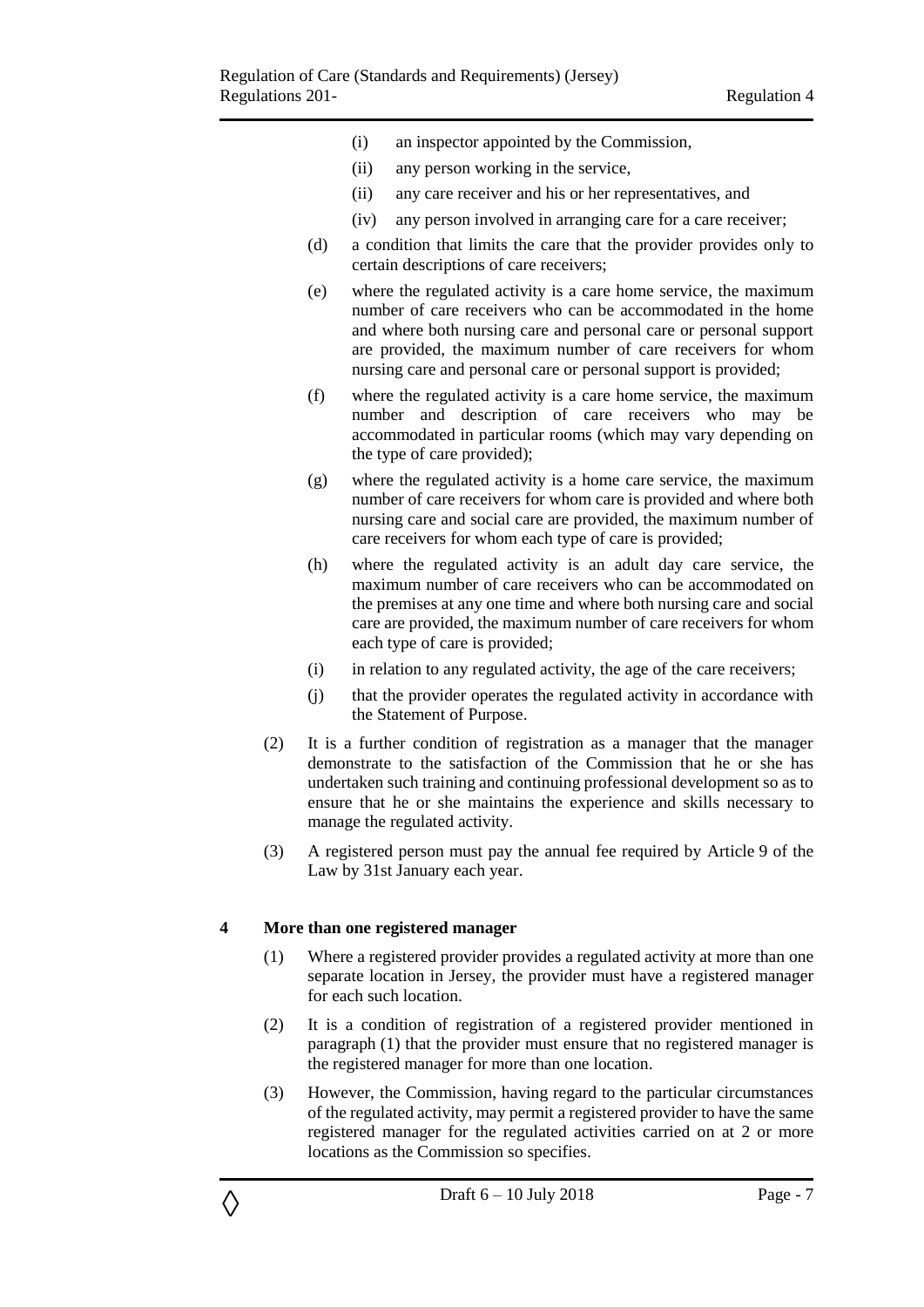<span id="page-7-0"></span>(4) A registered provider may be the registered manager of only one location at which a regulated activity is carried on.

## **PART 3**

## SERVICE REQUIREMENTS

#### <span id="page-7-2"></span><span id="page-7-1"></span>**5 Requirement to meet standards for compliance**

The registered person must ensure that the regulated activity is of such quality as to meet the standards for compliance in respect of the regulated activity for which the person is registered that are published under Article 15(1) of the Law.

#### <span id="page-7-3"></span>**6 Conduct of service**

- (1) A registered person must ensure that the regulated activity is conducted so as to make proper provision for care receivers in respect of their health, safety and welfare and that the particular needs of each care receiver (whether as to education, treatment, supervision or otherwise) are identified and met.
- (2) The registered manager must lead and manage the service in a way that is consistent with the approach and ethos, and delivers the outcomes, set out in the Statement of Purpose.
- (3) Before making any decisions about a care receiver with respect to the matters mentioned in paragraph (1), a registered person must –
	- (a) consider the need to safeguard and promote the welfare of the care receiver; and
	- (b) as far as is practicable ascertain and have regard to the wishes and feelings of the care receiver or his or her representative.
- (4) A registered person must ensure that the regulated activity is operated so as to maintain good personal and professional relationships with both workers and care receivers.

#### <span id="page-7-4"></span>**7 Openness and transparency**

- (1) A registered person must act in an open and transparent way in relation to care and treatment provided to care receivers.
- (2) A registered person must notify a care receiver or his or her representative of any unintended or unexpected serious incident affecting the care receiver's health or well-being and provide reasonable support to such person in relation to the incident.

#### <span id="page-7-5"></span>**8 Respect and involvement**

A registered person must make appropriate and adequate arrangements to –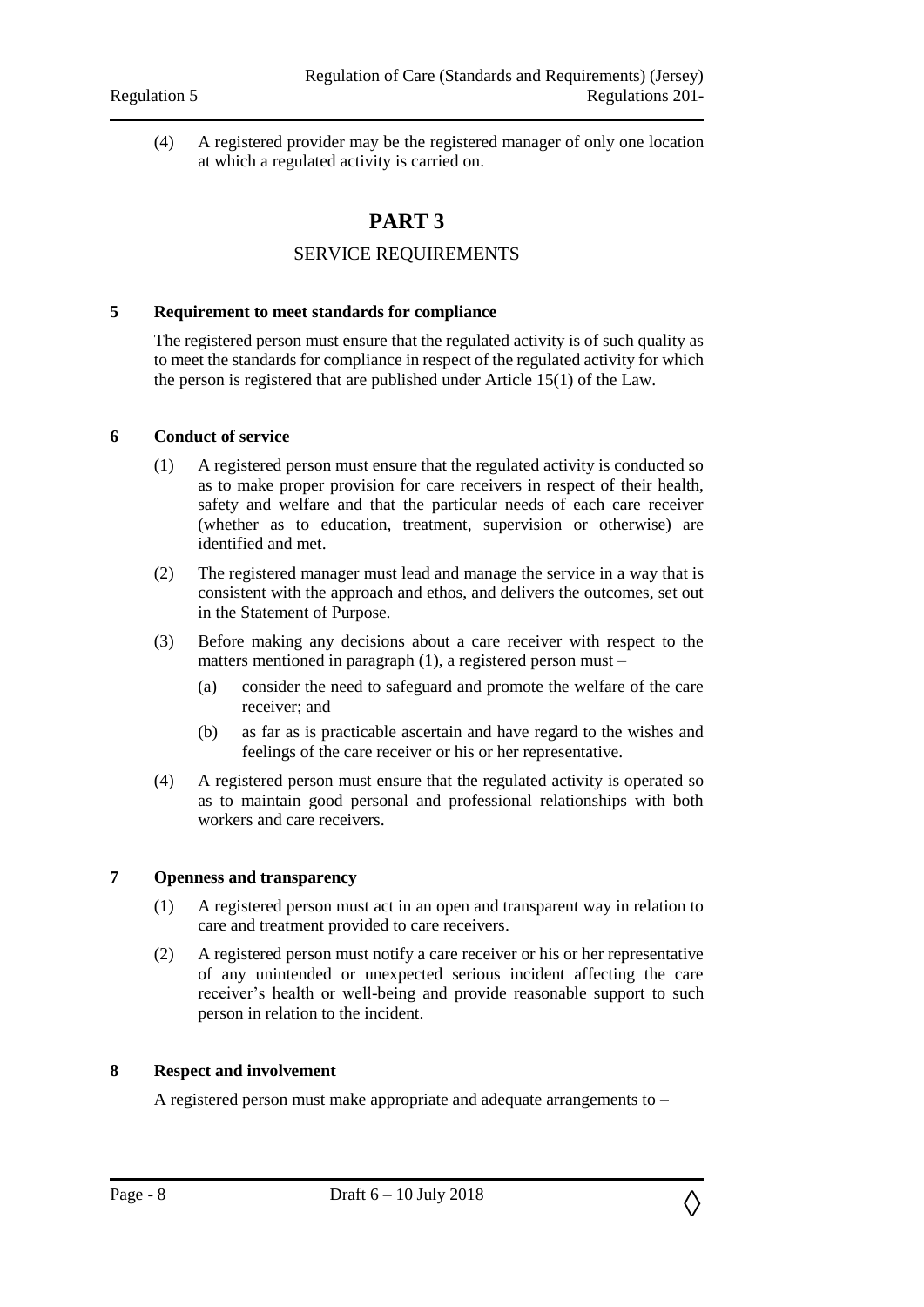- (a) ensure that care receivers are treated with dignity and respect, are afforded privacy and enabled and supported to be as independent and autonomous as practicable;
- (b) enable care receivers to make or participate in making decisions about their support, care or treatment; and
- (c) enable care receivers to manage their own care or treatment where this is appropriate.

#### <span id="page-8-0"></span>**9 Care and welfare**

- (1) A registered person must take proper steps to ensure that care receivers are protected against the risks of receiving inappropriate or unsafe care by –
	- (a) assessing and keeping under regular review the care receiver's care, welfare, treatment and health needs, and, where practicable, doing so with the assistance of the care receiver or his or her representative;
	- (b) only providing care to care receivers if the care that the registered person is able to provide under the terms of his or her registration is suitable for their needs and circumstances;
	- (c) planning and delivering care or support and, where appropriate, treatment in such a way as to –
		- (i) meet the particular needs of the care receiver, including where relevant, any educational needs,
		- (ii) have due regard to good practice and in particular any guidance issued by an appropriate professional body, and
		- (iii) avoid unlawful discrimination, including, where necessary, making reasonable adjustments in the provision of care to meet the care receiver's needs.
- (2) A registered person must have in place procedures to deal with emergencies and mitigate the risks to care receivers arising from those emergencies.

#### <span id="page-8-1"></span>**10 Personal plans and care records**

- (1) A registered person must, in consultation with the care receiver or his or her representative, prepare a written plan, known as the "personal plan", setting out how the care receiver's health, safety and welfare needs are to be met.
- (2) The registered person must
	- (a) give the care receiver, or with the consent of the care receiver, his or her representative, access to the care receiver's personal plan; and
	- (b) review and where appropriate revise the plan if requested to do so by the care receiver or his or her representative and whenever there is a significant change in the care receiver's health, safety, welfare or support needs.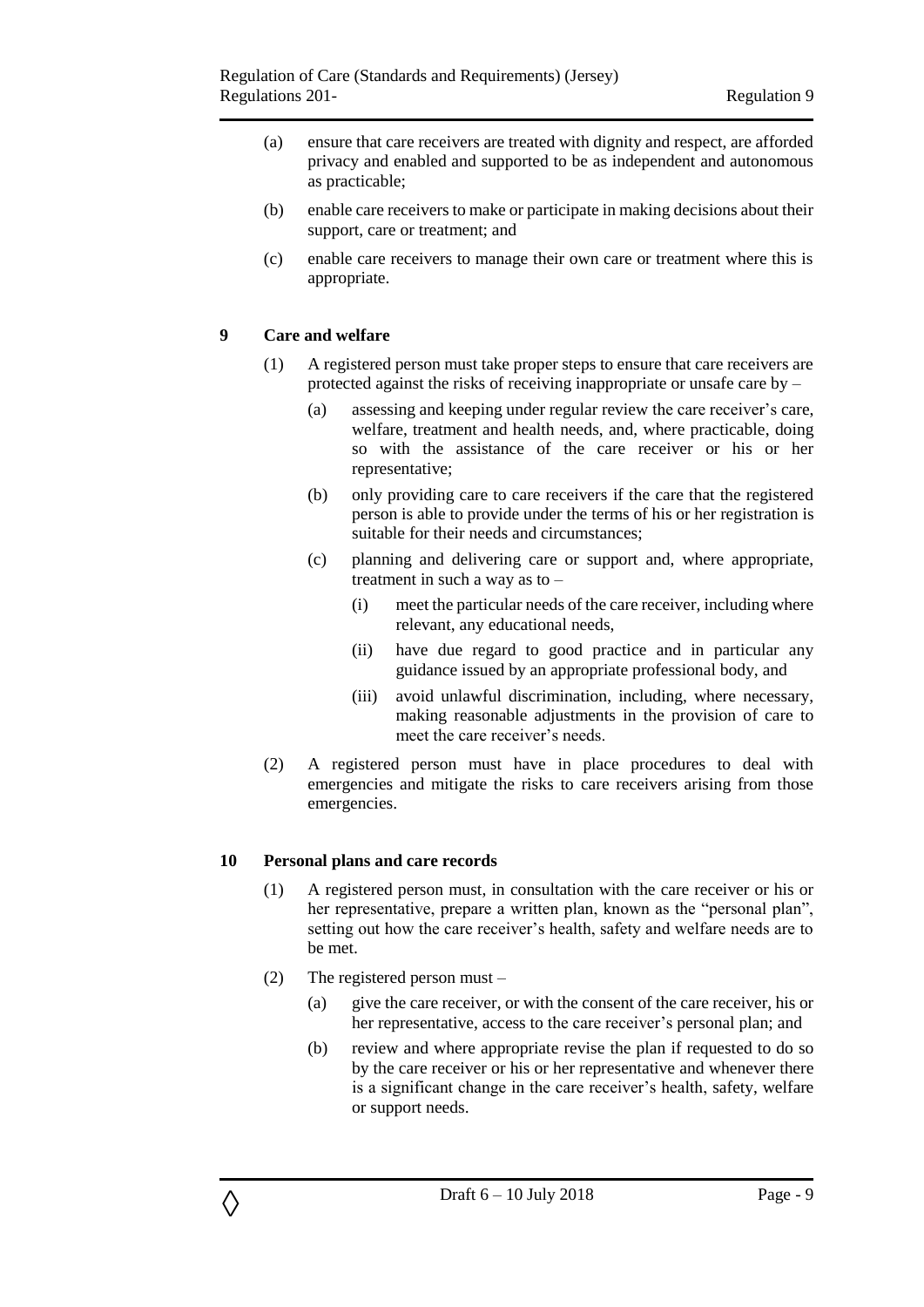- (3) A registered person must prepare and maintain a care record that is sufficiently detailed, contemporaneous and relevant as to ensure that a care receiver's health, safety and welfare needs and circumstances are properly documented, and this record must include the personal plan together with the documentation relating to the assessment of the care receiver's needs.
- (4) The care receiver or, with the care receiver's consent his or her representative, may access the care receiver's personal plan or care record.
- (5) Personal plans and care records must be available at all time for inspection so as to enable the Commission to judge the effectiveness of the assessment, planning, delivery and evaluation of the care or support offered.

#### <span id="page-9-0"></span>**11 Health and safety**

A registered person must ensure that adequate arrangements are in place to protect the health and safety, including fire safety, of care receivers, workers and, where relevant, visitors.

#### <span id="page-9-1"></span>**12 Safeguarding**

- (1) A registered person must safeguard care receivers from abuse by
	- (a) establishing, maintaining and adhering to a written policy in relation to the safeguarding of care receivers unless the registered person is an individual directly employed by, or personally in receipt of any reward from, the care receiver for the care provided;
	- (b) taking reasonable steps to identify risk of abuse and prevent its occurrence;
	- (c) responding appropriately to any allegation of abuse;
	- (d) ensuring workers have adequate training in safeguarding;
	- (e) adhering to any safeguarding guidance and policy developed for Jersey;
	- (f) participating in investigations where appropriate;
	- (g) taking immediate action to prevent any worker who has harmed or poses a risk of harm to a care receiver from having contact with that or any other care receiver;
	- (h) taking all reasonable steps to avoid having as a worker any person on the barred list or who has received a caution or conviction for an offence against a care receiver in any jurisdiction if the conduct would be an offence in Jersey if it had taken place in Jersey.
- (2) A registered person must share information with other registered persons, regulatory bodies and law enforcement agencies where to do so would assist in safeguarding care receivers from harm.

#### <span id="page-9-2"></span>**13 Cleanliness and infection control**

(1) Where premises are provided as part of the regulated activity the registered person must –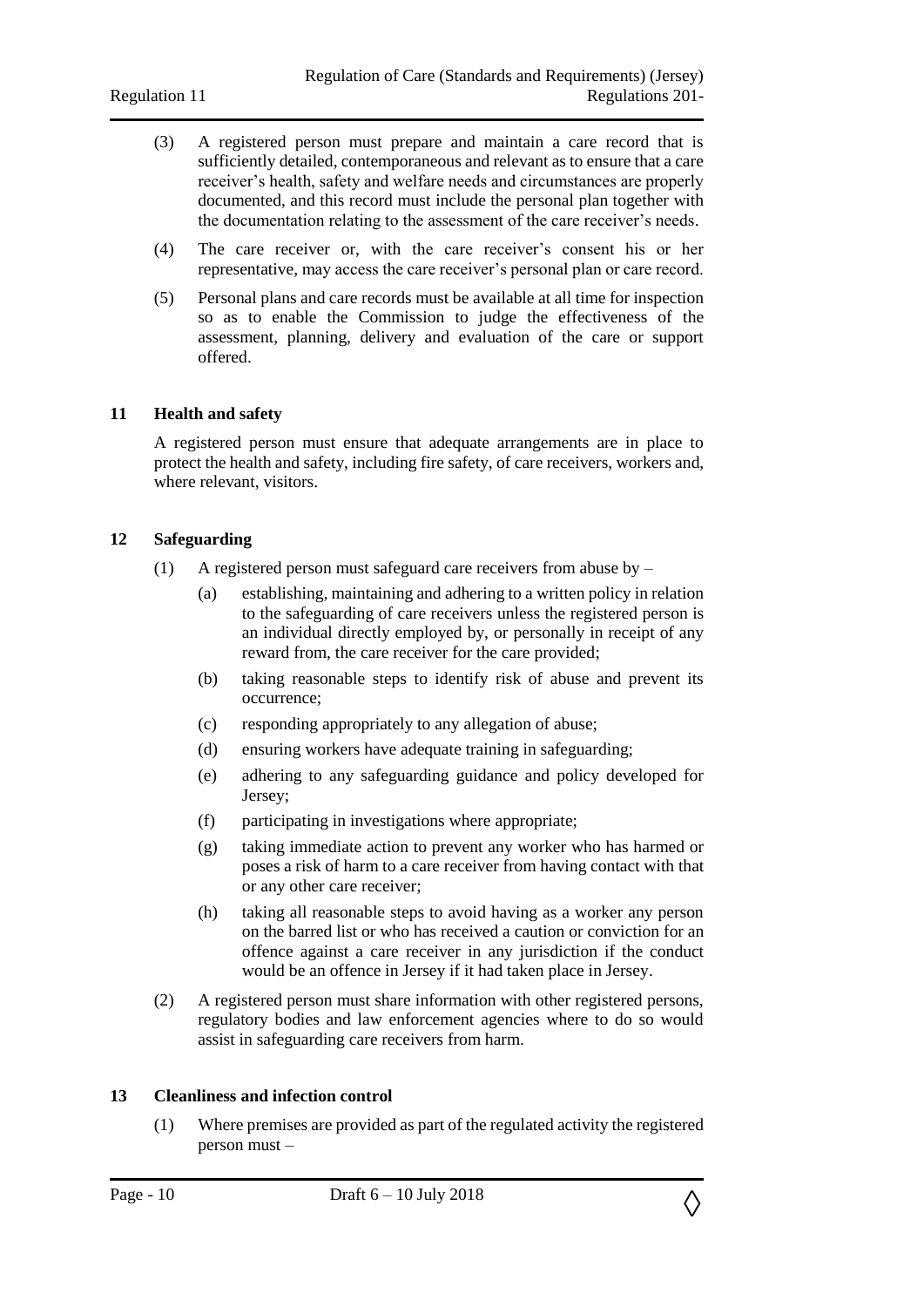- (a) maintain the premises clean and free from offensive odours;
- (b) maintain appropriate standards of cleanliness and hygiene in relation to the premises, furnishings, sundries and equipment;
- (c) make appropriate arrangements for the regular laundering of linen and clothing.
- (2) A registered person must protect care receivers, workers and other persons from exposure to health care associated infections by –
	- (a) having in place systems to assess the risk of, and detect and control the spread of infection, including having suitable arrangements for the handling and disposal of general and clinical waste;
	- (b) where necessary providing appropriate treatment and care for persons affected by a health care associated infection; and
	- (c) ensuring that workers are trained and provided with sufficient and appropriate personal protective equipment.

#### <span id="page-10-0"></span>**14 Nutrition and hydration**

Where food and drink are provided as part of the regulated activity the registered person must provide –

- (a) sufficient quantities of food and drink to meet care receivers' needs;
- (b) food that is wholesome and nutritious and suitable for the needs of the person consuming it, including the person's cultural or religious dietary requirements;
- (c) a variety and choice of food that is properly prepared and presented;
- (d) support to enable care receivers to eat and drink sufficient amounts for their needs.

#### <span id="page-10-1"></span>**15 Management of medicines**

- (1) A registered person must ensure that care receivers are supported to enable them, so far as it is practicable and safe to do so, to manage their own medication.
- (2) A registered person must protect care receivers from the unsafe use and management of medicines, including making appropriate arrangements for the safe handling, ordering, storage, security, administration, recording and disposal of medicines.
- (3) The registered person must ensure that any worker involved in the dispensing and management of medicines has appropriate training.

#### <span id="page-10-2"></span>**16 Shared responsibilities**

- (1) A registered person must make arrangements where necessary for care receivers to receive medical, dental and other health, social or personal services.
- (2) Where responsibility for the care and treatment of a care receiver is shared with or transferred to any other person or agency, a registered person must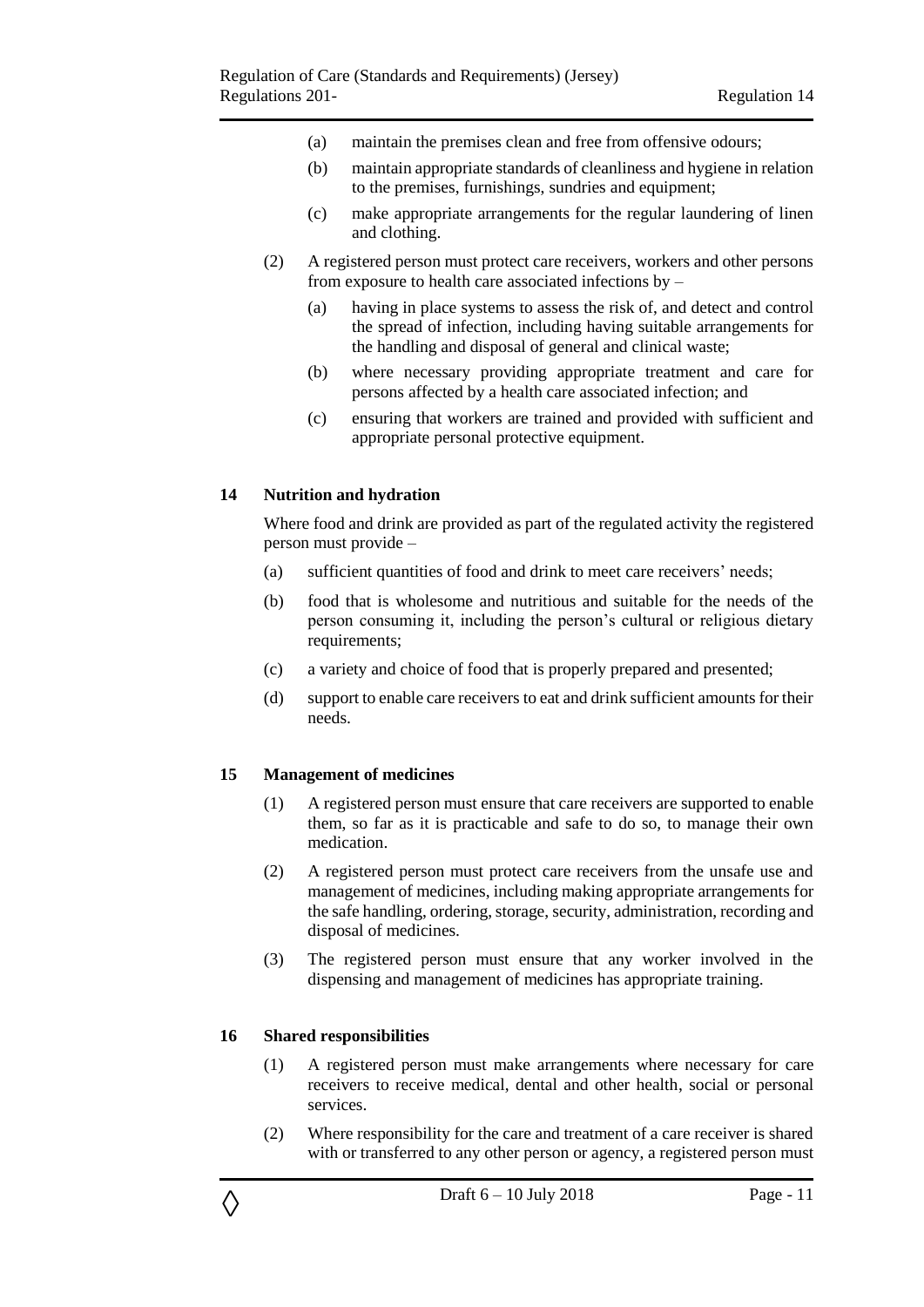work collaboratively with that other person or agency so as to ensure the health, safety and welfare of the care receiver.

(3) For the purposes of paragraph (2) a registered person must request and share information relating to the care receiver with the other person or agency so as to ensure as far as practical, the registered person receives sufficient information from that other person or agency about the care receiver.

#### <span id="page-11-0"></span>**17 Control and restraint**

- (1) A registered person may use control or restraint only where it is applied lawfully and is in the best interests of the care receiver.
- (2) A registered person must prepare and implement a policy ensuring that there are proper arrangements in place so that any use of control or restraint complies with paragraph (1).
- (3) A registered person must maintain a record of the use of control or restraint and must notify the Commission immediately if the action taken does not comply with paragraph (1).

#### <span id="page-11-1"></span>**18 Workers**

- (1) A registered person must ensure that every worker is
	- (a) a fit person and otherwise of integrity and good character;
	- (b) suitably qualified, skilled, competent and experienced for the duties to which he or she is assigned; and
	- (c) mentally and physically fit for those duties.
- (2) For the purposes of paragraph (1)(a) a person is treated as not being a fit person if the person –
	- (a) has been sentenced to a term of imprisonment (whether immediate or suspended), without the option of paying a fine; and is, in the reasonable opinion of the registered manager of the regulated activity unsuitable to work in that regulated activity;
	- (b) appears on the barred list or has been convicted of an offence against a care receiver in any jurisdiction if the conduct would be an offence in Jersey if it had taken place in Jersey.
- (3) When determining the qualifications, skills and number of persons required to work in the regulated activity, the registered person must take into consideration –
	- (a) the size and nature of the regulated activity;
	- (b) the statement of aims, objectives and purposes of the regulated activity; and
	- (c) the needs of the care receivers.
- (4) The registered person must
	- (a) ensure that at all times suitably qualified, skilled, competent and experienced people are working in the regulated activity in such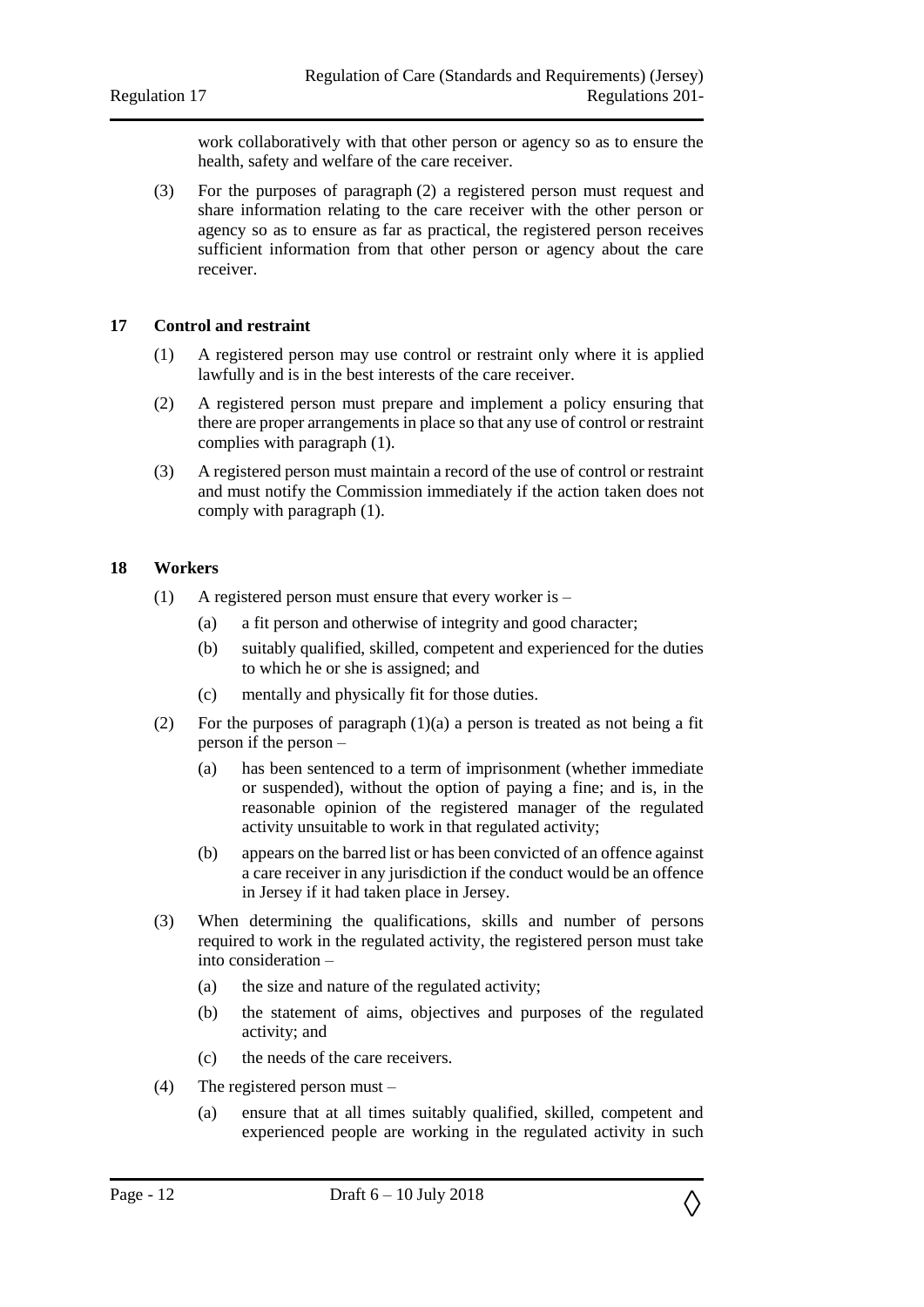numbers as are appropriate and sufficient to meet the needs and ensure the health, welfare and safety of care receivers;

- (b) ensure that the employment of any person on a temporary basis will not prevent care receivers from receiving such continuity of care as is reasonable to meet their needs;
- (c) ensure that workers receive appropriate training, professional development, supervision and appraisal to enable them to provide care and treatment to care receivers to a safe and appropriate standard;
- (d) provide assistance and support to workers, including, where appropriate, time off work to obtain relevant qualifications and training;
- (e) where relevant, support workers to maintain their registration with an appropriate regulatory or occupational body and, when required, provide that body with evidence of the worker's fitness to practise;
- (f) have in place a disciplinary procedure that enables the registered person to take appropriate action where necessary to protect the safety or welfare of care receivers; and
- (g) have in place a policy that enables workers to report concerns about the provision of the regulated activity to a designated senior manager or the Commission and afford such workers adequate protection from being disadvantaged as a result of making a report in compliance with the policy.
- (5) The registered person must have in place and adhere to a recruitment policy, undertake where appropriate such criminal records checks for workers as are appropriate for each worker's role and obtain and keep such information as is specified by the Commission so as to enable so far as possible for the requirements of this Regulation to be met.
- (6) The registered person must maintain an adequate record for each worker (which must include the information mentioned in paragraph (5)).

## <span id="page-12-0"></span>**19 Premises and equipment**

- (1) Where the regulated activity involves the provision of premises or equipment the registered provider must ensure they –
	- (a) are fit for purpose;
	- (b) are safe and suitable for the regulated activity;
	- (c) achieve the aims and objectives set out in the Statement of Purpose; and
	- (d) meet the requirements of paragraph (2).
- (2) The premises must –

- (a) be located and be of such a design and layout as to meet the number and needs of care receivers;
- (b) be designed to maximise and facilitate the privacy, dignity and independence of care receivers;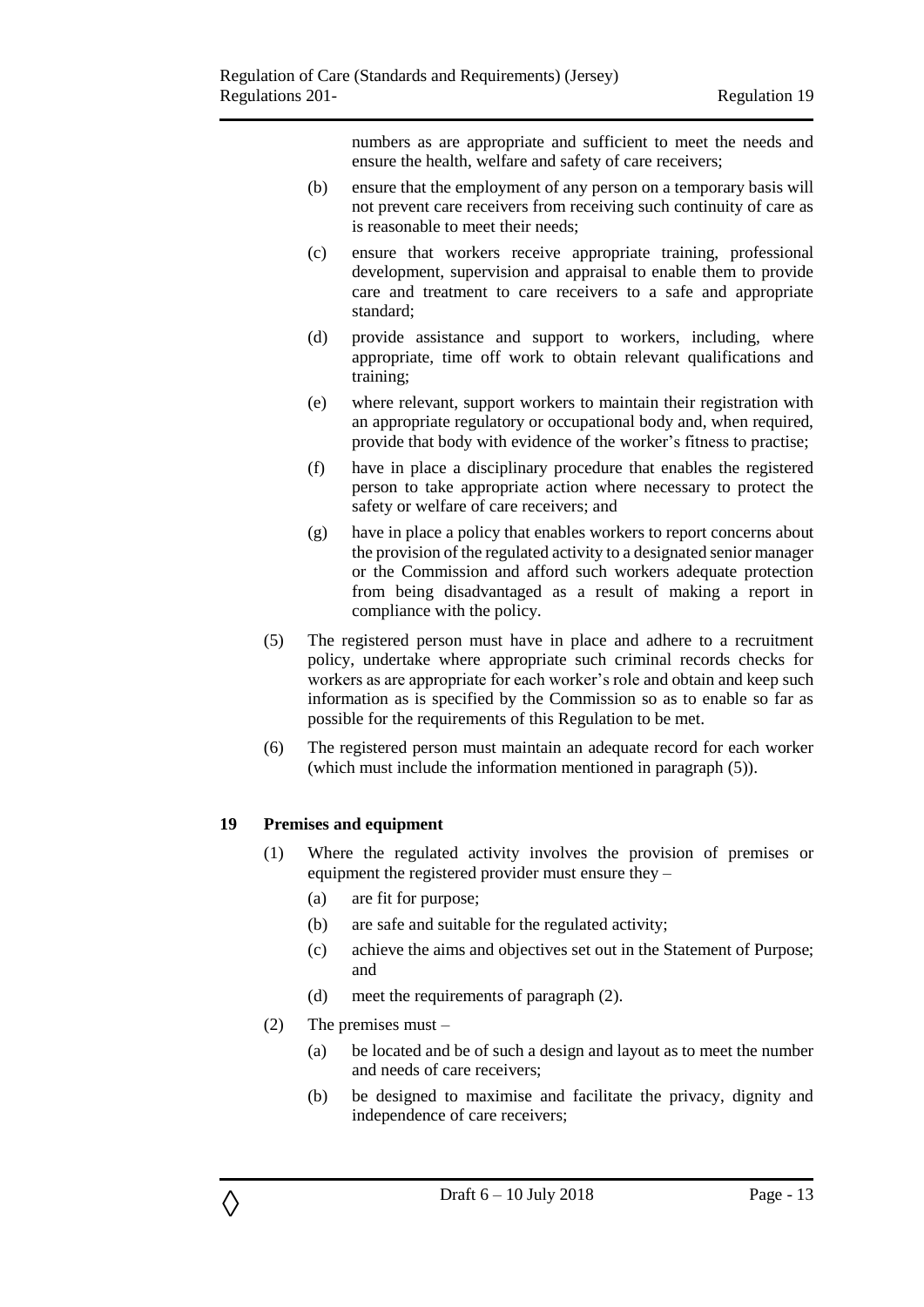- (c) be of sound construction and kept in a good state of repair externally and internally;
- (d) have adequate heating, lighting and ventilation; and
- (e) be decorated and maintained to a standard appropriate for the regulated activity.
- (3) Without limiting the generality of paragraph (1), a registered provider must –
	- (a) ensure that the premises are furnished and equipped to a standard that is appropriate to the needs for the care receiver and in accordance his or her personal plan;
	- (b) provide sufficient and suitable kitchen equipment, crockery, cutlery and utensils and adequate facilities for the preparation and storage of food;
	- (c) provide and maintain sufficient and suitable clinical, nursing or other equipment for the general use of care receivers necessary to meet their health and personal needs;
	- (d) where appropriate provide adequate facilities, equipment, crockery, cutlery and utensils for care receivers to prepare their own food and ensure that these facilities are fit for use by care receivers;
	- (e) where appropriate provide adequate and suitable facilities for care receivers to wash, dry and iron their own clothes if they wish;
	- (f) ensure that there are provided at appropriate places sufficient numbers of WCs and wash basins, and baths and showers fitted with a hot and cold water supply;
	- (g) ensure that care receivers have access to a telephone on which to make and receive calls in private along with suitable access to other forms of communication technology;
	- (h) take adequate precautions against the risk of fire, including the provision of suitable fire safety equipment;
	- (i) provide an adequate and safe means of escape from the premises in cases of emergency.

#### <span id="page-13-0"></span>**20 Reviewing quality of service**

- (1) A registered person other than an individual directly employed by, or personally in receipt of any reward from, the care receiver for the care provided, must establish a system for regular review and, if necessary, improvement of the quality of care provided.
- (2) In undertaking the review the registered person must
	- (a) consult care receivers or their representatives, workers for the regulated activity and health and other professionals who serve the needs of care receivers; and
	- (b) take into account the outcome of any complaint or other investigation into the conduct of the regulated activity.
- (3) A registered person must publish a report on any review carried out under this Regulation.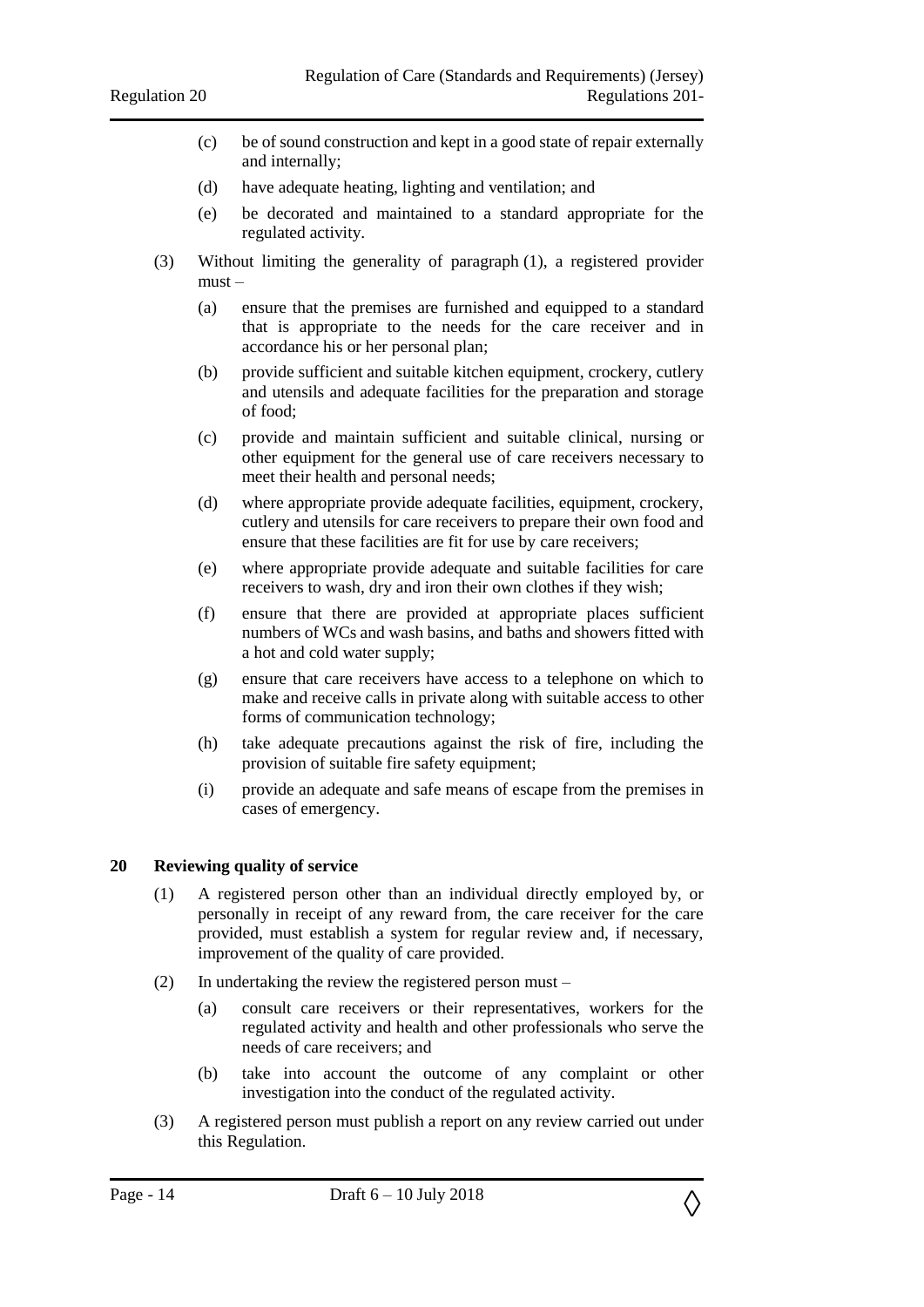- (4) Where the registered provider is not the registered manager and except where Regulation 32 applies, the registered provider must arrange for a representative of the provider to report monthly on the quality of the care provided and compliance with the registration requirements under the Law and these Regulations.
- <span id="page-14-0"></span>(5) Reports compiled under paragraph (4) must be provided to the registered person and be available for inspection by the Commission.

## **PART 4**

#### GENERAL REQUIREMENTS

#### <span id="page-14-2"></span><span id="page-14-1"></span>**21 Provision of updated information and review of Statement of Purpose**

- (1) A registered person must inform the Commission of any changes to the information supplied when the person applied to be registered or to that information as subsequently updated by virtue of this Regulation.
- (2) The information provided under paragraph (1) may be provided to the Commission by way of an annual return and where there has been no such change the registered person must submit a return so advising the Commission.
- (3) A registered provider must keep the Statement of Purpose under review and revise it where appropriate to do so.
- (4) Where the Statement of Purpose has been revised, the registered provider must notify the Commission of the revision within 28 days.

#### <span id="page-14-3"></span>**22 Notification of incidents, accidents and other events**

A registered person must notify the Commission of such incidents, accidents or other events that have posed or may pose a risk of harm to care receivers as the Commission may specify in such manner as the Commission may specify.

#### <span id="page-14-4"></span>**23 Complaints**

- (1) A registered person must have in place effective procedures for identifying, receiving, handling and responding appropriately to complaints and comments.
- (2) The procedures must include the keeping of adequate records of the nature of any complaint, the investigation and the outcome.
- (3) The registered person must inform the complainant of the outcome of his or her complaint and, where appropriate, any action taken as a consequence of it and must make this information available to the Commission on request.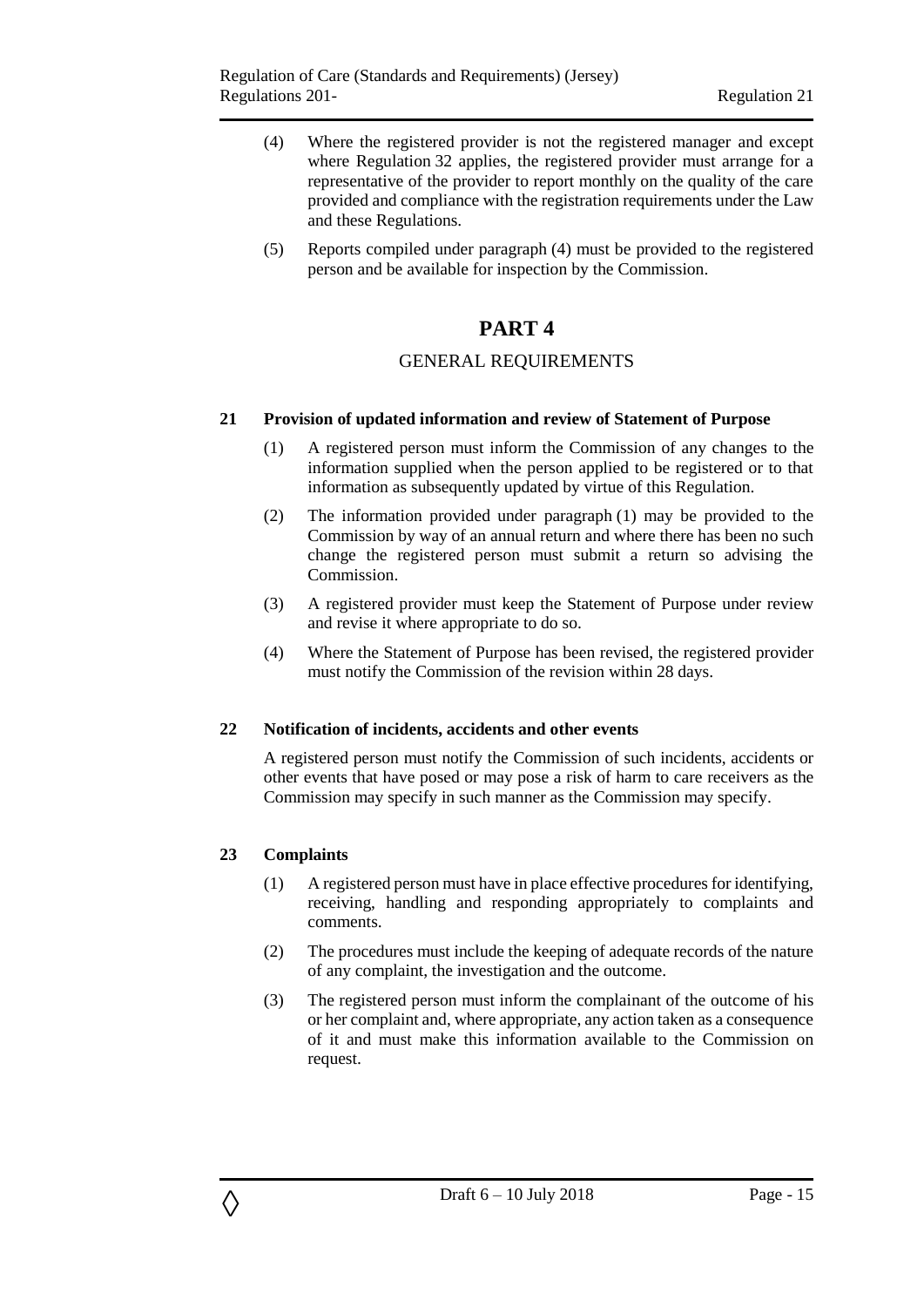#### <span id="page-15-0"></span>**24 Service records**

- (1) A registered person must establish and maintain such records applicable to the regulated activity ("service records") as the Commission shall determine and such other records as are required under any other enactment.
- (2) The service records must be kept in a secure place and be available for inspection by the Commission at any time.
- (3) Service records must be kept for at least 5 years
	- (a) if the record relates to a worker or a care receiver, from when the person to whom the record relates is no longer at the regulated activity;
	- (b) in any other case, from the last entry made in the record.

#### <span id="page-15-1"></span>**25 Financial viability**

- (1) A registered provider must operate the regulated activity in such a way to ensure that it is financially viable, able to meet the aims and objectives set out in any Statement of Purpose and the requirements of the Law and these Regulations.
- (2) A registered provider must demonstrate compliance with paragraph (1)  $by -$ 
	- (a) maintaining detailed accounts and providing certificated copies of them to the Commission every year; and
	- (b) demonstrating to the Commission that the regulated activity has adequate insurance cover.
- (3) The registered provider must notify the Commission of any substantial and imminent risk to the viability of the regulated activity and provide such relevant information as the Commission may require.
- (4) This Regulation does not apply to a regulated activity operated by a Department of the States or by a registered person who is an individual directly employed by, or personally in receipt of any reward from, the care receiver for the care provided.

#### <span id="page-15-2"></span>**26 Charges**

- (1) A registered person must publish the scale of charges for the regulated activity, including any additional charges not covered by its standard charge.
- (2) Paragraph (1) does not apply to a regulated activity operated by a registered person who is an individual directly employed by, or personally in receipt of any reward from, the care receiver for the care provided.
- (3) However, that individual must when requested to do so by the Commission provide the Commission with information about the charges made to care receivers.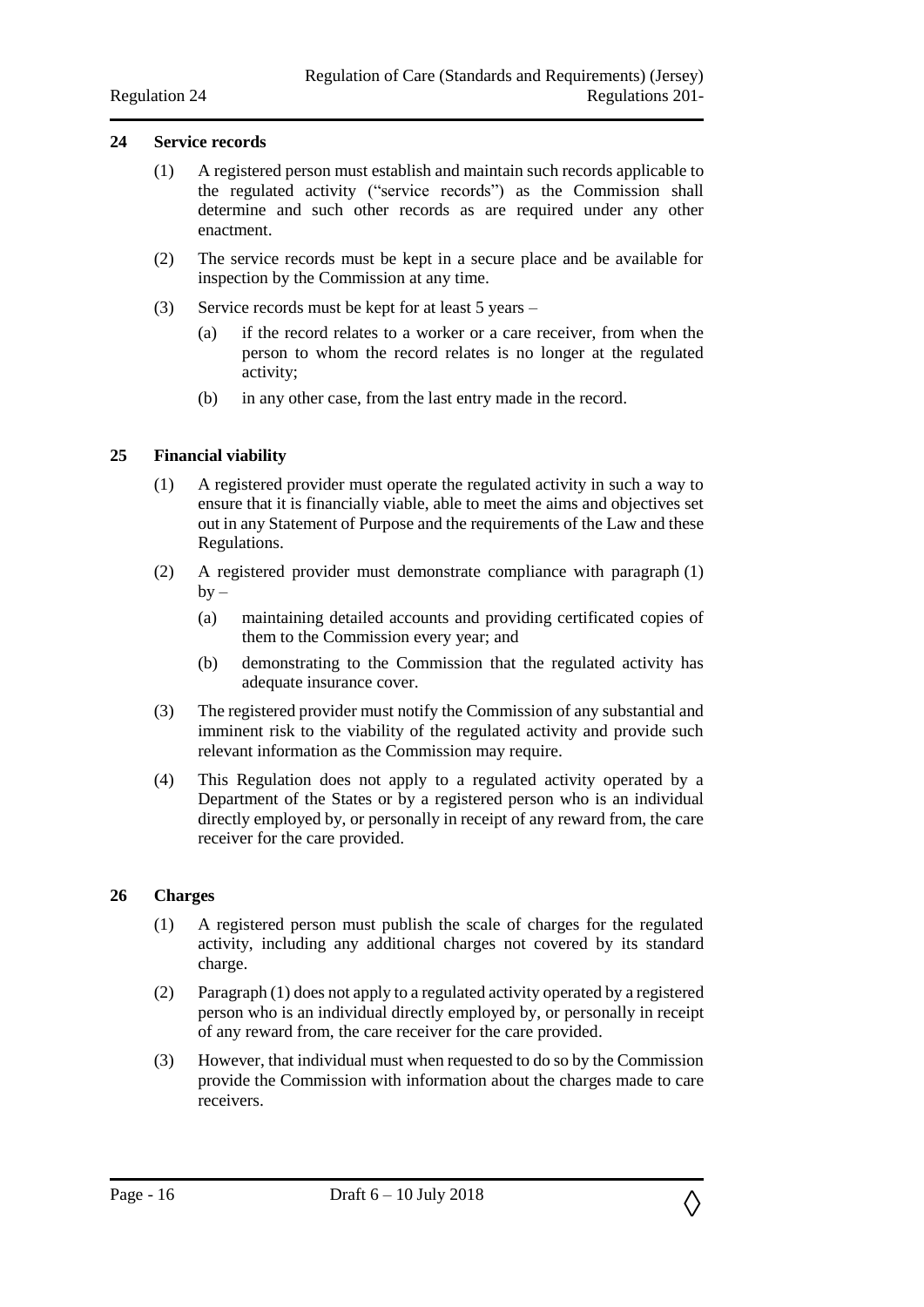#### <span id="page-16-0"></span>**27 Commissioned services**

- (1) Where care services are commissioned by the States or other agency the registered person must ensure that the contractual arrangement with the commissioning body includes a detailed specification of the requirements of that service.
- (2) In particular the contract must set out how the registered person can raise concerns about any deficits in care or risks to care receivers –
	- (a) that relate to an insufficiency in the amount or type of care provided or an inability to meet the terms of the contract to deliver the personal plan; and
	- (b) in the case of a home care service, that relate to the environment, lack of equipment or other limitations.
- (3) Where the registered person becomes aware of any of the concerns mentioned in paragraph (2) the registered person must notify them to the Commission as well as to the commissioning body.

#### <span id="page-16-1"></span>**28 Absence of manager**

- (1) A registered person must notify the Commission in writing whenever the registered manager intends to be absent from the regulated activity for a continuous period of 28 days or more.
- (2) The notice must be given not later than one month before the start of the intended absence and must give details of –
	- (a) the length or expected length of the absence;
	- (b) the reason for the absence;
	- (c) the arrangements that have been made for running the regulated activity during that absence; and
	- (d) the name, address and qualifications of the person who will be responsible for the regulated activity during the absence.
- (3) However, if the absence arises unexpectedly notice may be given within a week of the start of the absence giving the details required by paragraph (2).
- (4) Where a registered manager has left or intends to leave the regulated activity the registered provider must inform the Commission within a week of the absence of –
	- (a) the arrangements that have been made for the running of the regulated activity until a replacement registered manager is appointed;
	- (b) the name, address and qualifications of the person who will be responsible for the regulated activity until a replacement registered manager is appointed;
	- (c) the arrangements that have been made to appoint a new registered manager; and
	- (d) the proposed date by which the appointment is expected to have been made.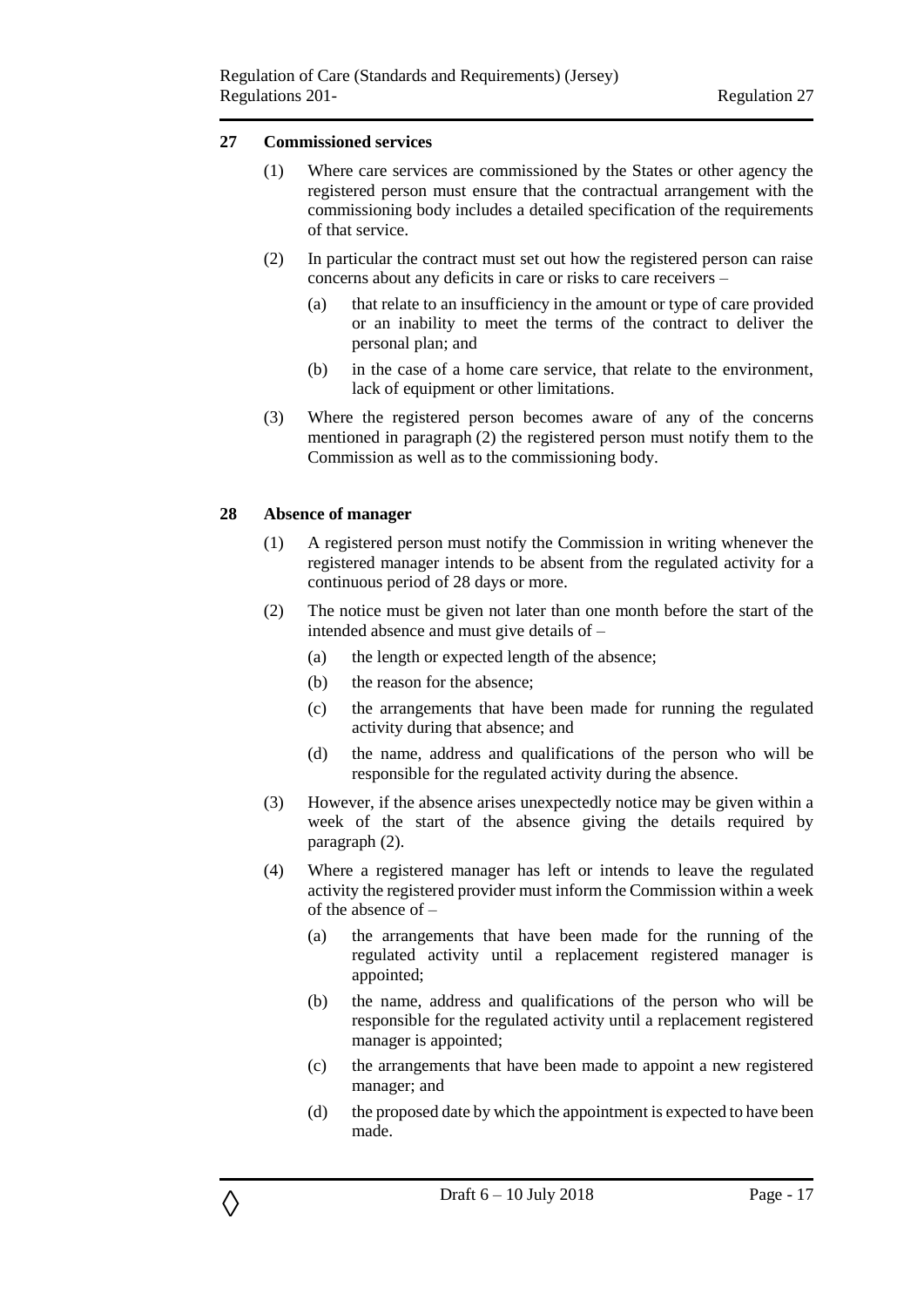- (5) Where the regulated activity consists of home care provided by a registered person who is an individual directly employed by, or personally in receipt of any reward from, the care receiver for the care provided, that registered person must inform the Commission of his or her planned or unplanned absence and the arrangements that have been put in place to ensure that the care receiver's needs continue to be met during the absence.
- <span id="page-17-0"></span>(6) If a registered manager is intended to be absent for more than 12 weeks the Commission may require the registered provider to have another registered manager covering the role until the first registered manager returns or is replaced on a permanent basis as the case may be.

## **PART 5**

## CHILDREN'S HOMES AND SUPPORT SERVICES

#### <span id="page-17-2"></span><span id="page-17-1"></span>**29 Education, employment and leisure activity**

- (1) Where the regulated activity consists of a children's home, or a child is provided with home care and is not living with his or her parent, the registered person must ensure that proper provision is made for the education and leisure of any child who is a care receiver.
- (2) In particular, the registered person must promote the child's educational attainment by –
	- (a) ensuring access to, and making use of, appropriate educational facilities;
	- (b) making provision and opportunities for private independent study;
	- (c) maintaining effective links with schools;
	- (d) facilitating and encouraging leisure interest and activities; and
	- (e) where a child is over compulsory school age, assisting and supporting the child with further education, training or employment.

#### <span id="page-17-3"></span>**30 Behaviour management, discipline and restraint**

- (1) A registered person must ensure that no child who is a care receiver is subject to any of the following as a disciplinary measures –
	- (a) any form of corporal punishment;
	- (b) any deprivation of food or drink;
	- (c) any restriction on contact with, or visits to, or from friends, parents or other relatives other than in accordance with a court order;
	- (d) any restriction on contact with or visits to or from his or her solicitor, appointed guardian, assigned social worker, independent person, inspector authorized by the Commission or any other authorized or appointed person, whether or not the person's authority derives from any enactment.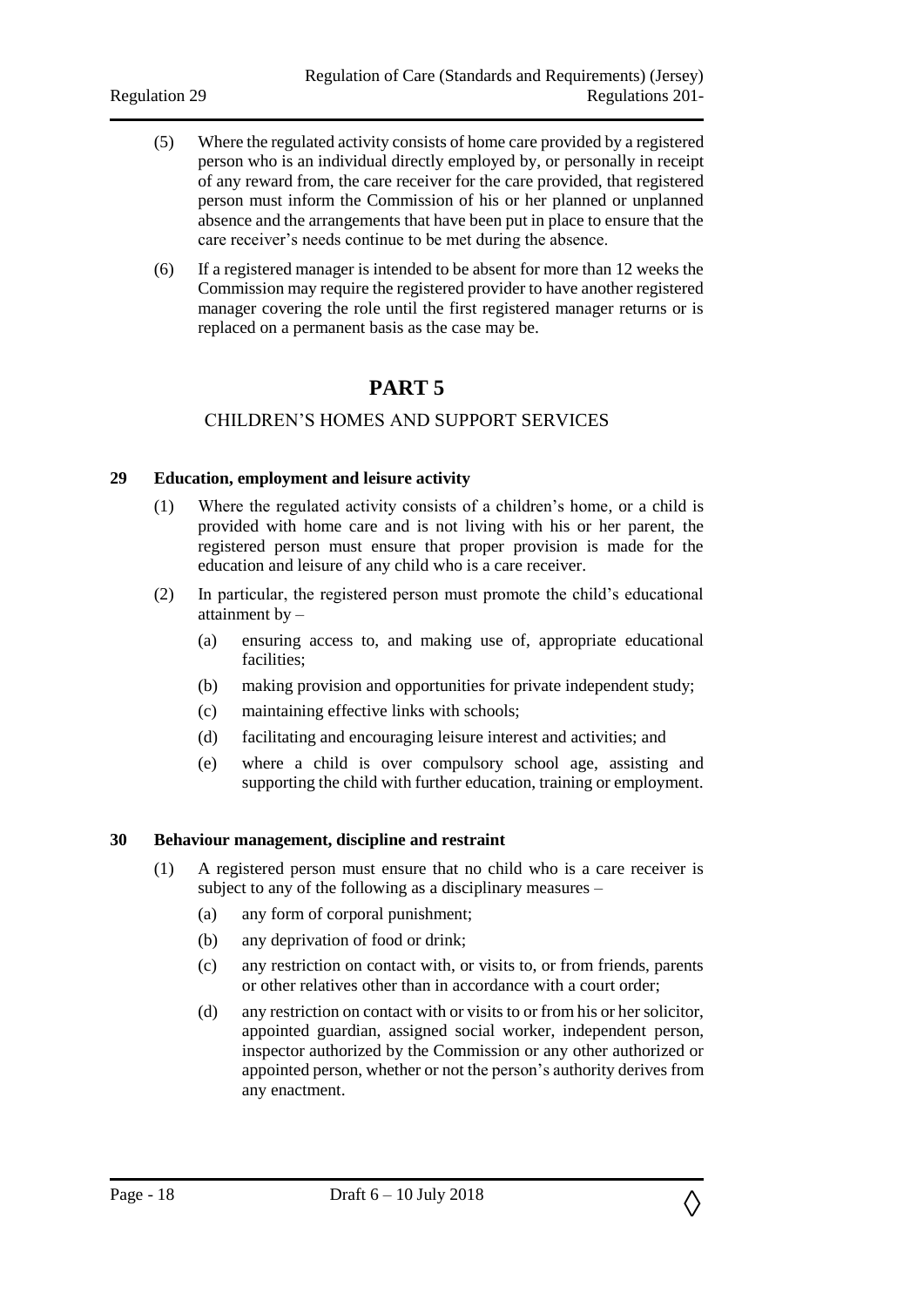- (2) The registered person must prepare, implement, review and where necessary revise a behavioural management policy that includes the management of unexplained absence and absconding.
- (3) The registered person must keep a record of the date and circumstances of any measures of control, restraint or discipline used on a child.

#### <span id="page-18-0"></span>**31 Appointment of independent persons**

- (1) A registered provider must appoint, at the registered provider's expense, a person (the "independent person") to visit and report on any regulated activity that the registered provider carries on that is a children's home.
- (2) If the registered provider carries on more than one children's home, the registered provider may appoint the same person as the independent person for all or any of those homes.
- (3) Subject to paragraphs (4) and (5), the registered provider may not appoint the following as an independent person –
	- (a) if the registered provider is a Department or agency of the States, a person who is employed by that Department or agency in connection with the carrying on of its social services functions relating to children;
	- (b) if the registered provider is not a Department or agency of the States, a person who has a financial interest in the registered provider or receives any payment from the registered provider in connection with the provision of services to the registered provider;
	- (c) a person involved in preparing the personal plan of any child placed at the care home, or a person responsible for managing or supervising that person;
	- (d) a person responsible for commissioning or financing services provided by the home;
	- (e) a person with a financial interest in the home; or
	- (f) a person who has, or has had, a connection with  $-$ 
		- (i) the registered person,
		- (ii) a person working at the home, or
		- (iii) a child,

◊

which the registered provider considers to give rise to doubts about that person's impartiality (for the purposes of producing the independent person's report under Regulation 32(4)).

- (4) A worker for the registered provider is not, by reason only of that employment, disqualified under paragraph (3)(a), (b) or (f) for appointment as an independent person if the worker is employed solely to examine and scrutinise critically –
	- (a) the way that a home is carried on or managed; and
	- (b) the quality of care provided for children.
- (5) If the registered provider is a Department or agency of the States, a person appointed by that Department or agency as an independent reviewing officer is not, by reason only of that appointment, disqualified under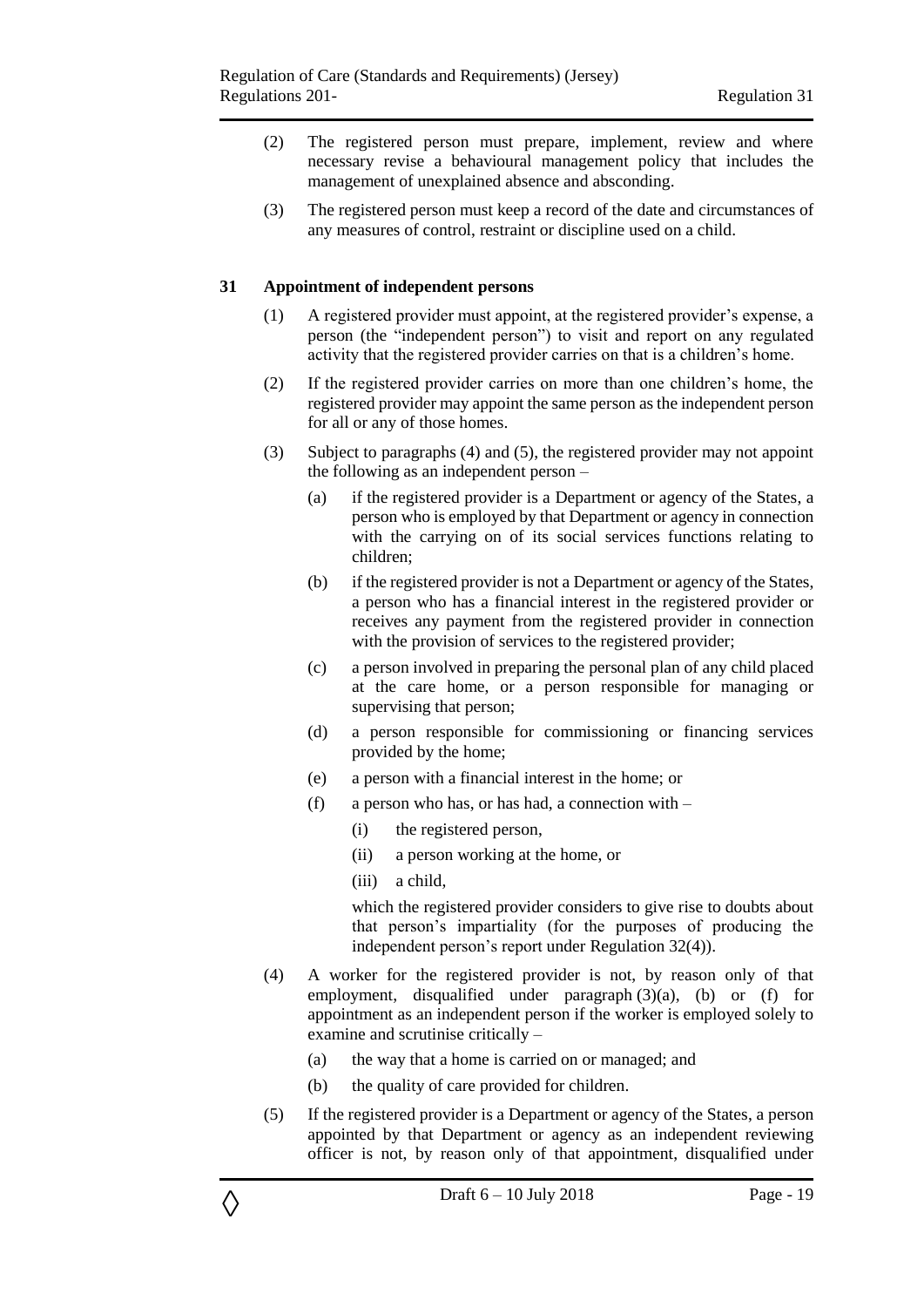paragraph  $(3)(a)$ ,  $(c)$  or  $(f)$  for appointment as an independent person in relation to a children's home carried on by that Department or agency.

- (6) The independent person must declare any actual or potential conflict of interest (whether of the type mentioned in paragraph (3) or otherwise) to the registered provider without delay and, if reasonably practicable, before conducting a visit to the home.
- (7) If the registered provider becomes aware of a potential conflict of interest in relation to the independent person before or during the independent person visiting the home under Regulation 32, the registered provider must –
	- (a) make arrangements to cancel the visit without delay; and
	- (b) appoint a different independent person to visit the home.

#### <span id="page-19-0"></span>**32 Independent person: visits and reports**

- (1) The registered person must ensure that an independent person visits the children's home at least once each month.
- (2) When the independent person is carrying out a visit, the registered person must help the independent person –
	- (a) if he or she consents, to interview in private such of the children, their parents, relatives and persons working at the home as the independent person requires; and
	- (b) to inspect the premises of the home and such of the home's records (except for a child's case records, unless the child and the Minister consent) as the independent person requires.
- (3) A visit by the independent person to the home may be unannounced.
- (4) The independent person must produce a report about a visit (the "independent person's report") which sets out, in particular, the independent person's opinion as to whether –
	- (a) children are effectively safeguarded; and
	- (b) the conduct of the home promotes children's well-being.
- (5) The independent person's report may recommend actions that the registered person may take in relation to the home and timescales within which the registered person must consider whether or not to take those actions.
- (6) If the independent person becomes aware of a potential conflict of interest (whether under Regulation 31(3) or otherwise) after a visit to the home, the independent person must include in the independent person's report –
	- (a) details of the conflict of interest; and
	- (b) the reasons why the independent person did not notify the registered provider of the conflict of interest before the visit.
- (7) The independent person must provide a copy of the independent person's report to the Commission, the Minister, the registered provider and, if applicable, the registered manager.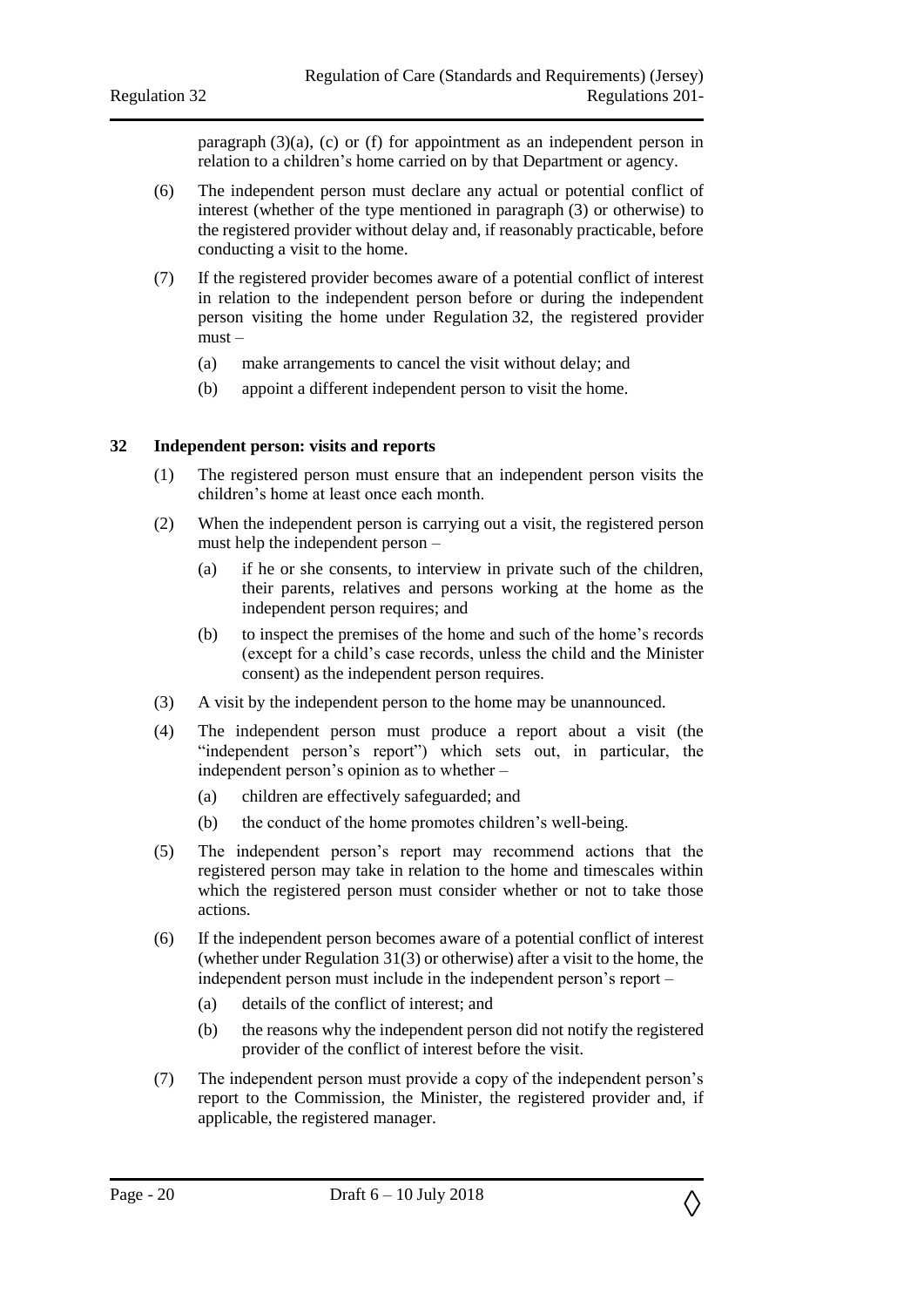<span id="page-20-0"></span>(8) In this Regulation "Minister" means the Minister for Health and Social Services.

## **PART 6**

### MISCELL ANEOUS

#### <span id="page-20-2"></span><span id="page-20-1"></span>**33 Requirement for Commission to carry out certain inspections**

- (1) The Commission must carry out inspections at least once every 12 months of regulated activities for one or more of the following purposes –
	- (a) to monitor compliance with the Law and these Regulations;
	- (b) to review and evaluate the effectiveness of the regulated activity against its published standards; and
	- (c) to encourage improvement in the provision of the regulated activity.
- (2) However this Regulation does not apply in the case of a regulated activity carried on by a registered person who is an individual directly employed by, or personally in receipt of any reward from, the care receiver for the care provided.

#### <span id="page-20-3"></span>**34 Compliance with Regulations**

Where there is more than one registered person, unless these Regulations provide otherwise, every requirement of these Regulations applies to each registered person.

#### <span id="page-20-4"></span>**35 Offences and improvement notices**

(1) A person who –

◊

- (a) contravenes these Regulations; and
- (b) fails to comply with an improvement notice within the time period specified in the notice for compliance with it,

commits an offence.

- (2) An improvement notice is a notice
	- (a) informing the registered person that these Regulations have been contravened;
	- (b) specifying the time frame within which remedial action must be taken; and
	- (c) explaining the consequences of a failure to take that remedial action.
- (3) A person who contravenes these Regulations where, as a result of the contravention, a care receiver has suffered, or was at significant risk of suffering, serious harm commits an offence.
- (4) Where the Commission has served an improvement notice under this Regulation it must publish the fact.